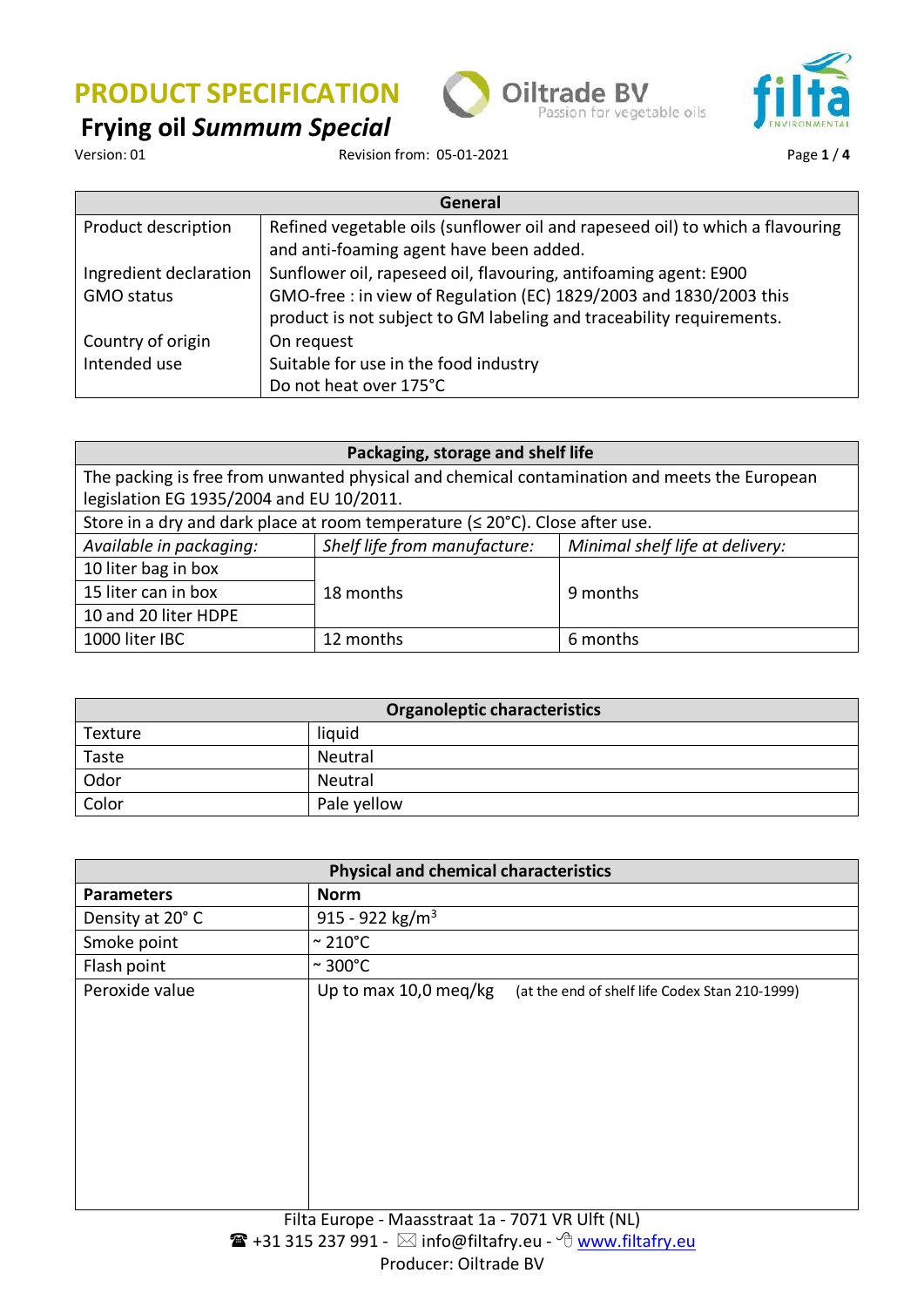

## **Frying oil** *Summum Special*

Version: 01 Revision from: 05-01-2021 Page **2** / **4**

| Fatty acids composition (%) |           |      |
|-----------------------------|-----------|------|
| <b>Fatty acid</b>           | Min.      | Max. |
| C14:0 Myristic acid         | ND        | 0,2  |
| C16:0 Palmitic acid         | 4,3       | 7,4  |
| C16:1 Palmitoleic acid      | ND        | 0,2  |
| C18:0 Stearic acid          | 2,1       | 5,4  |
| C18:1 Oleic acid            | 25,1      | 48,6 |
| C18:2 Linoleic acid         | 38,3      | 60,8 |
| C18:3 Linolenic acid        | 1,5       | 4,4  |
| C20:0 Arachidic acid        | 0,1       | 0,7  |
| C20:1 Eiconsenic acid       | <b>ND</b> | 1,5  |
| C22:0 Behenic acid          | 0,2       | 1,2  |
| C22:1 Erucic acid           | <b>ND</b> | 0,8  |
| C24:0 Lignoceric acid       | <b>ND</b> | 0,4  |
| Trans fatty acids           |           | 1,2  |

| <b>Average nutritional value</b> |                    |                    |  |
|----------------------------------|--------------------|--------------------|--|
|                                  | Per 100 g          | Per 100 ml         |  |
| Energy                           | 3700 kJ / 900 kcal | 3404 kJ / 828 kcal |  |
| Fat                              | 100 <sub>g</sub>   | 92 g               |  |
| of which saturates               | 9,8g               | 9g                 |  |
| mono-unsaturates                 | 39g                | 36 <sub>g</sub>    |  |
| poly unsaturates                 | 50 <sub>g</sub>    | 46 g               |  |
| Carbohydrates                    | 0 g                | 0g                 |  |
| of which sugars                  | 0 <sub>g</sub>     | 0 <sub>g</sub>     |  |
| Proteins                         | 0g                 | 0g                 |  |
| Salt                             | 0 <sub>g</sub>     | 0 g                |  |

### **Microbiological characteristics**

Our refined oils and fats comply with the microbiological criteria for foodstuffs according to Directive (EC)2073/2005. Please note that refined oils and fats undergo a sterilization step and are then not susceptible to the growth of microorganisms due to the low water activity levels in commercially available refined oils and fats. Oils and Fats are deodorized according to FEDIOL Code of Practice (min 180°C for min 2 hrs), which effectively eliminates microbiological activity.

| <b>Contaminants</b>                                                           |                  |  |
|-------------------------------------------------------------------------------|------------------|--|
| <b>Heavy metals</b> (according to Regulation EC 1881/2006 and Codex Stan 210) | <b>Standards</b> |  |
| Lead (Pb)                                                                     | Max. $0,1$ mg/kg |  |
| Iron (Fe)                                                                     | Max. 1,5 mg/kg   |  |
| Copper (Cu)                                                                   | Max. $0,1$ mg/kg |  |
| Arsenic (As)                                                                  | Max. $0,1$ mg/kg |  |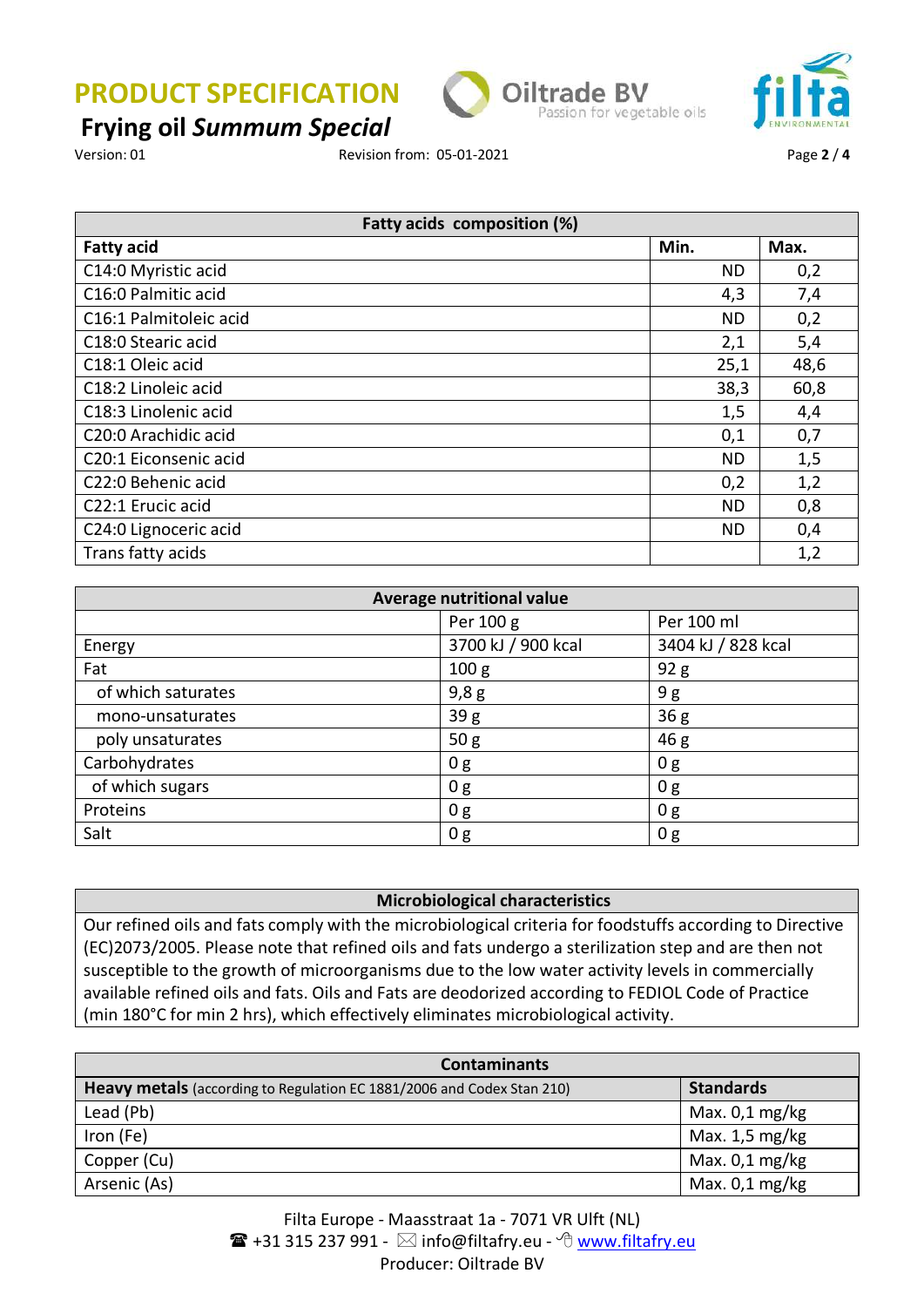

# **Frying oil** *Summum Special*

Revision from: 05-01-2021 **Page 3** / 4

| <b>Pesticides</b> (according to Regulation EC 396/2005 and its amendments)                     |                           |  |
|------------------------------------------------------------------------------------------------|---------------------------|--|
| Pesticides residues                                                                            | EC 396/2005               |  |
| Polyaromatic hydrocarbons (according to Regulation EC 1881/2006 and its amendment EU 835/2011) |                           |  |
| PAH 4: Sum of benzo(a)pyrene, benz(a)antracene,                                                | Max 10 ppb                |  |
| benzo(b)fluoranthene and chrysene                                                              |                           |  |
| Benzo(a)pyrene                                                                                 | Max 2 ppb                 |  |
| Dioxin (according to Regulation EC 1881/2006 and its amandements & EU 1259/2011)               |                           |  |
| Sum of dioxins (WHO-PCDD/F-TEQ)                                                                | Max. $0.75$ pg/g fat      |  |
| Som of dioxins and dioxin-like PCB's (WHO-PCDD/F-PCB-TEQ)                                      | Max. $1,25$ pg/g fat      |  |
| ICES-6 (Som van PCB28, PCB52, PCB101, PBC138, PCB153 en PCB180)                                | Max. 40 $\frac{1}{2}$ fat |  |
| Glycidyl-esters (according to Regulation EU 290/2018, amending EC 1881/2006)                   |                           |  |
| Glycidyl fatty acid esters expressed as glycidol                                               | Max $1000 \mu g/kg$       |  |
| 3-MCPD (according to Regulation EU 1322/2020, amending EC 1881/2006)                           |                           |  |
| Sum of 3-monochloropropanediol and 3-MCPD fatty acid esters,<br>expressed as 3-MCPD            | Max 1250 µg/kg            |  |
|                                                                                                |                           |  |

| <b>Allergens</b>                                                                                                                    |                           |                         |
|-------------------------------------------------------------------------------------------------------------------------------------|---------------------------|-------------------------|
| Allergenic substances and products therof:                                                                                          | <b>Recipe</b><br>contains | Cross-<br>contamination |
| Cereals containing gluten (wheat, rye, barley, oats, spelt, kamut or their hybridised<br>strains)                                   |                           |                         |
| Crustaceans                                                                                                                         |                           |                         |
| Eggs                                                                                                                                |                           |                         |
| Fish                                                                                                                                |                           |                         |
| Peanuts                                                                                                                             |                           |                         |
| Soybeans                                                                                                                            |                           |                         |
| <b>Milk</b>                                                                                                                         |                           |                         |
| Nuts (almonds, hazelnuts, walnuts, cashews, pecan nuts, Brazil nuts, pistachio nuts,<br>macadamian nuts)                            |                           |                         |
| Celery                                                                                                                              |                           |                         |
| Mustard                                                                                                                             |                           |                         |
| Sesame                                                                                                                              |                           |                         |
| Sulphur dioxide and sulphites (E220 - E228) at concentrations of more than 10mg/kg<br>or 10 mg/l, in terms of total SO <sub>2</sub> |                           |                         |
| Lupin                                                                                                                               |                           |                         |
| <b>Molluscs</b>                                                                                                                     |                           |                         |